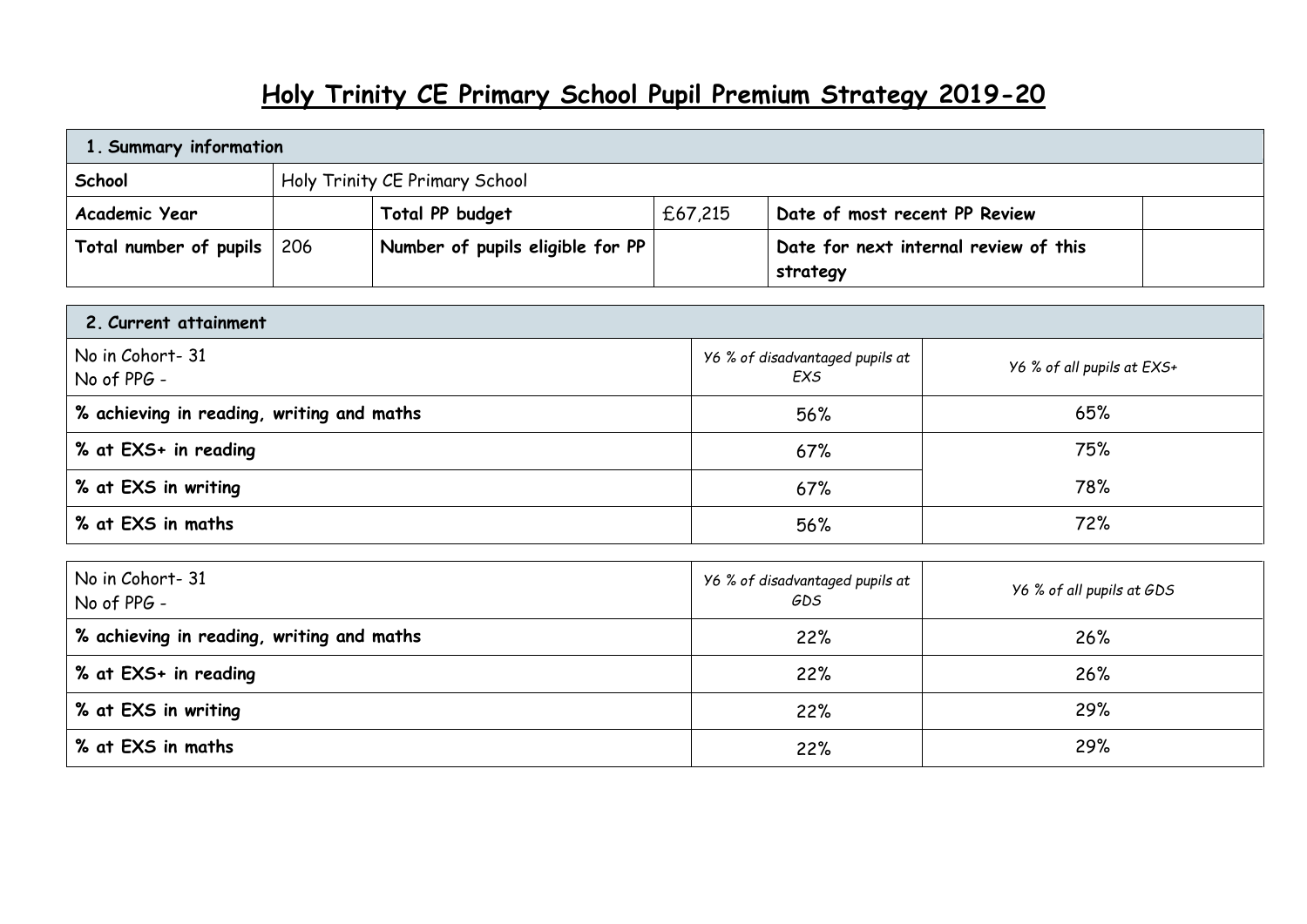| No in Cohort-26<br>No of $PPG - 6$ | Y2 % of disadvantaged pupils at<br>EXS | Y2 % of all pupils at EXS+ |
|------------------------------------|----------------------------------------|----------------------------|
| 8 at EXS+ in reading               |                                        | 73%                        |
| % at EXS in writing                |                                        | 77%                        |
| % at EXS in maths                  |                                        | 77%                        |

|                                                   | disadvantaged pupils who passed '<br>/。0† | $\mathsf{o}$<br>% of pupils who passed |
|---------------------------------------------------|-------------------------------------------|----------------------------------------|
| Phonics screening check<br>Year 1 2019            | 72%                                       | 82%                                    |
| Phonics screening check End of year?<br>2 2 0 1 9 | 100%                                      | 96%                                    |

|                 | 3. Barriers to future attainment (for pupils eligible for PP, including high ability)                                                                        |                                                                                                                                                                                                                                                                                                                                                                                                                                       |  |  |  |
|-----------------|--------------------------------------------------------------------------------------------------------------------------------------------------------------|---------------------------------------------------------------------------------------------------------------------------------------------------------------------------------------------------------------------------------------------------------------------------------------------------------------------------------------------------------------------------------------------------------------------------------------|--|--|--|
|                 | In-school barriers (issues to be addressed in school, such as poor oral language skills)                                                                     |                                                                                                                                                                                                                                                                                                                                                                                                                                       |  |  |  |
| A.              | 23% of pupils in the school are eligible for pupil premium of these 25% have SEND many of which have complex needs, 20% have EAL and 31% are<br>summer born. |                                                                                                                                                                                                                                                                                                                                                                                                                                       |  |  |  |
| <b>B.</b>       | Low levels on entry of PPG pupils particularly in communication, literacy and language.                                                                      |                                                                                                                                                                                                                                                                                                                                                                                                                                       |  |  |  |
| $\mathcal{C}$ . | Social, emotional and SALT needs of children eligible for pupil premium in all year groups impacts on the progress of individual children                    |                                                                                                                                                                                                                                                                                                                                                                                                                                       |  |  |  |
|                 | External barriers (issues which also require action outside school, such as low attendance rates)                                                            |                                                                                                                                                                                                                                                                                                                                                                                                                                       |  |  |  |
| D.              | Parental engagement.                                                                                                                                         |                                                                                                                                                                                                                                                                                                                                                                                                                                       |  |  |  |
|                 | 4. Desired outcomes                                                                                                                                          |                                                                                                                                                                                                                                                                                                                                                                                                                                       |  |  |  |
|                 | Desired outcomes and how they will be measured                                                                                                               | Success criteria                                                                                                                                                                                                                                                                                                                                                                                                                      |  |  |  |
| A.              | To increase the progress and attainment of children eligible for pupil premium to be broadly in line<br>with their peers by July 2020.                       | Evidence by raise attainment in Phonics check, KS1 and KS2 SATs as<br>well as AM7 data. Pupils eligible for PP to make accelerated progress<br>across the school in Reading, Writing and Maths. This is to measured<br>and tracked formally on a termly basis and monitored through half<br>termly in pupil progress meetings. Targets set to raise expectations<br>so all staff understand the requirement for accelerated progress. |  |  |  |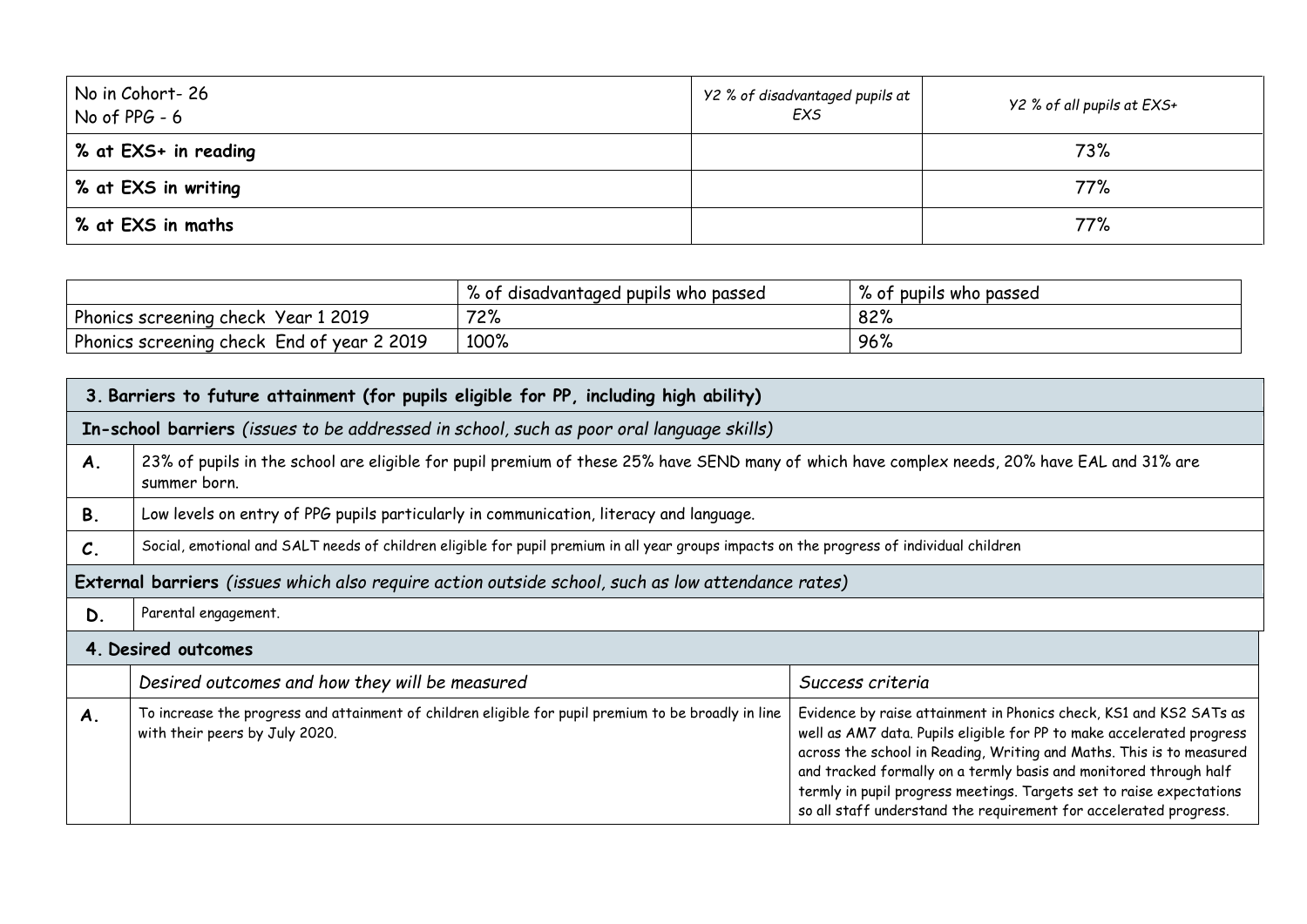| <b>B.</b>       | To increase the proportion of PPG children making good or better progress in Reading, Writing and<br>Maths across KS1/2.                                                                                                                                                                                                                                                                                                                                                                                     | 100% of PPG children will make good or better progress in Reading,<br>Writing and Maths in Years 1-                                                                                                                                                                                                                                                                                                                                                                             |
|-----------------|--------------------------------------------------------------------------------------------------------------------------------------------------------------------------------------------------------------------------------------------------------------------------------------------------------------------------------------------------------------------------------------------------------------------------------------------------------------------------------------------------------------|---------------------------------------------------------------------------------------------------------------------------------------------------------------------------------------------------------------------------------------------------------------------------------------------------------------------------------------------------------------------------------------------------------------------------------------------------------------------------------|
| $\mathcal{C}$ . | To increase the proportion of KS1 pupils reaching the required standard for Y1 Phonics Screening<br>Check.                                                                                                                                                                                                                                                                                                                                                                                                   | 85% of pupils will achieve the require standard.                                                                                                                                                                                                                                                                                                                                                                                                                                |
| D.              | Improve oral language and communication skills for pupils eligible PP across the school.                                                                                                                                                                                                                                                                                                                                                                                                                     | Pupil eligible for PP in Reception and KS1 will make rapid progress by<br>the end of the year so that pupil eligible for PP meet or exceed age<br>related expectations. Children across the school who need improved<br>oral skills will be identified and appropriate interventions will be put<br>into place to diminish the difference                                                                                                                                       |
| E.              | Emotional resilience to be improved for targeted pupils to enable children to access learning.<br>Social needs to be addressed so children are able to come to school ready to learn. Access to<br>school counsellor as and when needed.                                                                                                                                                                                                                                                                     | Pupils will have consistently positive attitudes to learning by coming<br>to school ready to learn. Children will feel supported and know how<br>to seek support if they require it. Progress and attainment for<br>targeted pupils will be accelerated.                                                                                                                                                                                                                        |
| F.              | Parental engagement will improve. Parents will attend meetings for their children and take an<br>interest in their out of school learning including the importance of reading. Further engage<br>parents through marvellous me. Provide support for families through the Family Support Worker<br>so that parents engage and work in partnership with the school. The children express their<br>feelings and emotions through counselling, nurture club, Lego therapy sessions and social skills<br>sessions | Parents will take an interest in their children's learning and<br>attendance at meetings will improve. Parents will feel informed and<br>able to support their children in their learning. Parents will hear<br>their children read regularly and provide help and encouragement<br>with their out of school learning. Pupils progress in RWM will be<br>accelerated because of the additional support from home. Tracked<br>on a termly basis through pupil progress meetings. |
| G.              | To provide additional extra-curricular opportunities for PPG pupils.                                                                                                                                                                                                                                                                                                                                                                                                                                         | 100% of PPG pupils will be offered extra-curricular activities across<br>a broad range of opportunities. Activities that require a financial<br>contribution will be subsidised.                                                                                                                                                                                                                                                                                                |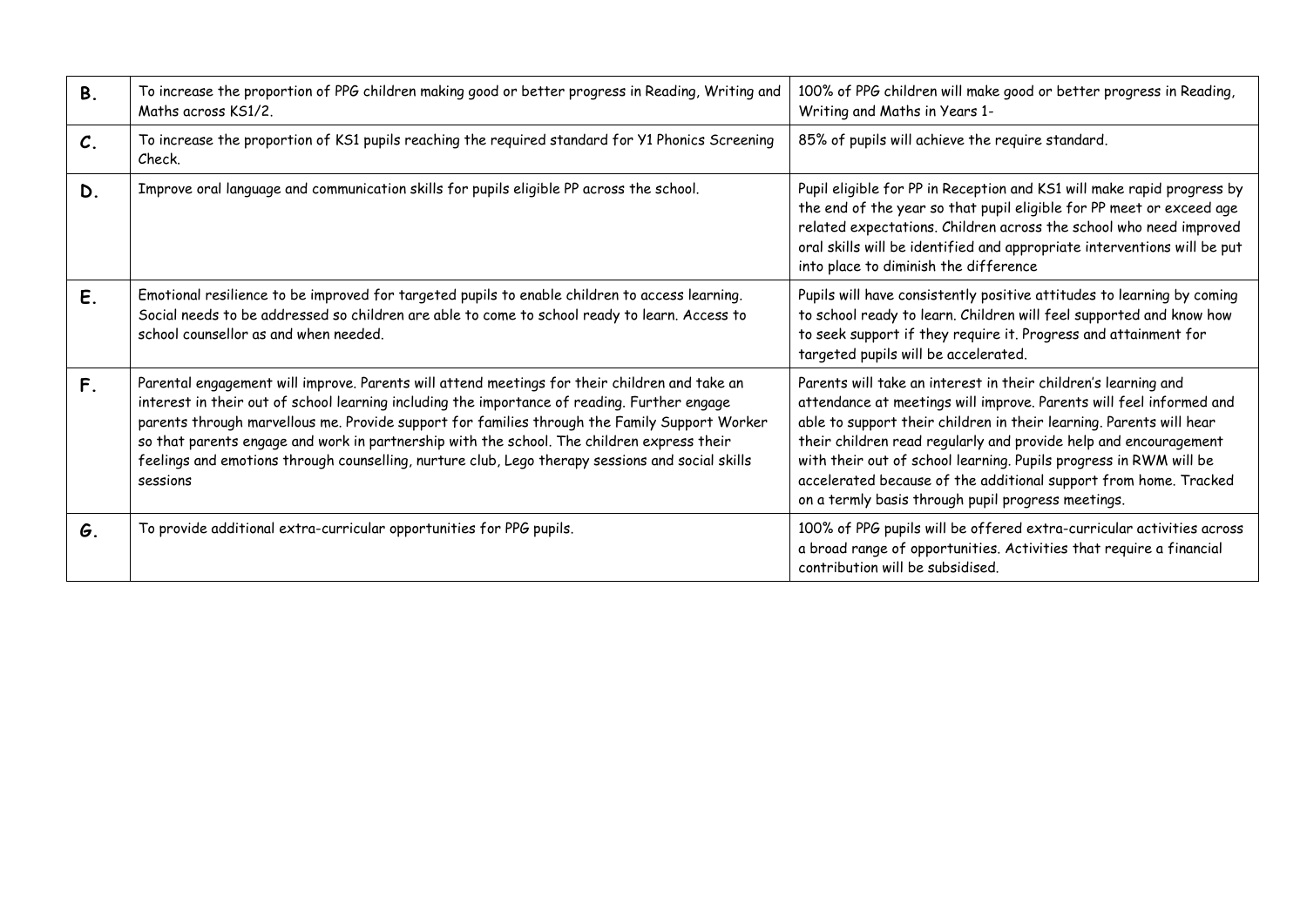| 5. Planned expenditure                                                                                                                                                                      |                                                                                                                                                                                       |                                                                                                                                                                                                                                                                                                                                 |                                                                                                                      |                      |                                                        |
|---------------------------------------------------------------------------------------------------------------------------------------------------------------------------------------------|---------------------------------------------------------------------------------------------------------------------------------------------------------------------------------------|---------------------------------------------------------------------------------------------------------------------------------------------------------------------------------------------------------------------------------------------------------------------------------------------------------------------------------|----------------------------------------------------------------------------------------------------------------------|----------------------|--------------------------------------------------------|
| Academic year                                                                                                                                                                               | 2019-2020                                                                                                                                                                             |                                                                                                                                                                                                                                                                                                                                 |                                                                                                                      |                      |                                                        |
| The three headings below enable schools to demonstrate how they are using the pupil premium to improve classroom pedagogy, provide<br>targeted support and support whole school strategies. |                                                                                                                                                                                       |                                                                                                                                                                                                                                                                                                                                 |                                                                                                                      |                      |                                                        |
| i. Quality of teaching for all                                                                                                                                                              |                                                                                                                                                                                       |                                                                                                                                                                                                                                                                                                                                 |                                                                                                                      |                      |                                                        |
| Desired outcome                                                                                                                                                                             | Chosen action /<br>approach                                                                                                                                                           | What is the evidence and<br>rationale for this choice?                                                                                                                                                                                                                                                                          | How will you ensure it is<br>implemented well?                                                                       | <b>Staff</b><br>lead | When will you<br>review<br>implementation?             |
| A To increase the<br>progress and<br>attainment of children<br>eligible for pupil<br>premium to be broadly<br>in line with their peers<br>by July 2020.                                     | DH and SLT to support<br>development of teaching<br>and learning across all<br>year groups with a focus<br>on KS2, Maintain a focus<br>on high quality teaching<br>across the school. | School SEF identifies the need to<br>accelerate attainment and progress by<br>improving teaching and learning across the<br>school. Staff to continue to embed the<br>HfL Essential Maths Planning, Whole<br>School Guided Reading approach and HfL<br>Writing resources.                                                       | Monitoring of teaching and learning<br>using termly observations, work<br>scrutiny, progress and attainment<br>data. | HT, SLT,<br>PPG lead | December 2018<br><b>March 2019</b><br><b>July 2019</b> |
| A To increase the<br>proportion of PPG<br>children making good or<br>better progress in<br>Reading, Writing and<br>Maths across KS1/2                                                       | To ensure all teachers<br>set ambitious progress<br>and attainment targets<br>for all children including<br>those who receive Pupil<br>Premium.                                       | Pupil Premium review from previous<br>academic year identified that children are<br>not making rapid enough progress in order<br>to reach their targets. The in school<br>difference between PP and non PP children<br>narrowed slightly from 2017-2018<br>however this need to significantly narrow<br>over this academic year | All pupils will meet their targets<br>and progress will be accelerated.<br>Monitor across all year groups<br>termly  | HT, SLT,<br>PPG lead | December 2018<br><b>March 2019</b><br><b>July 2019</b> |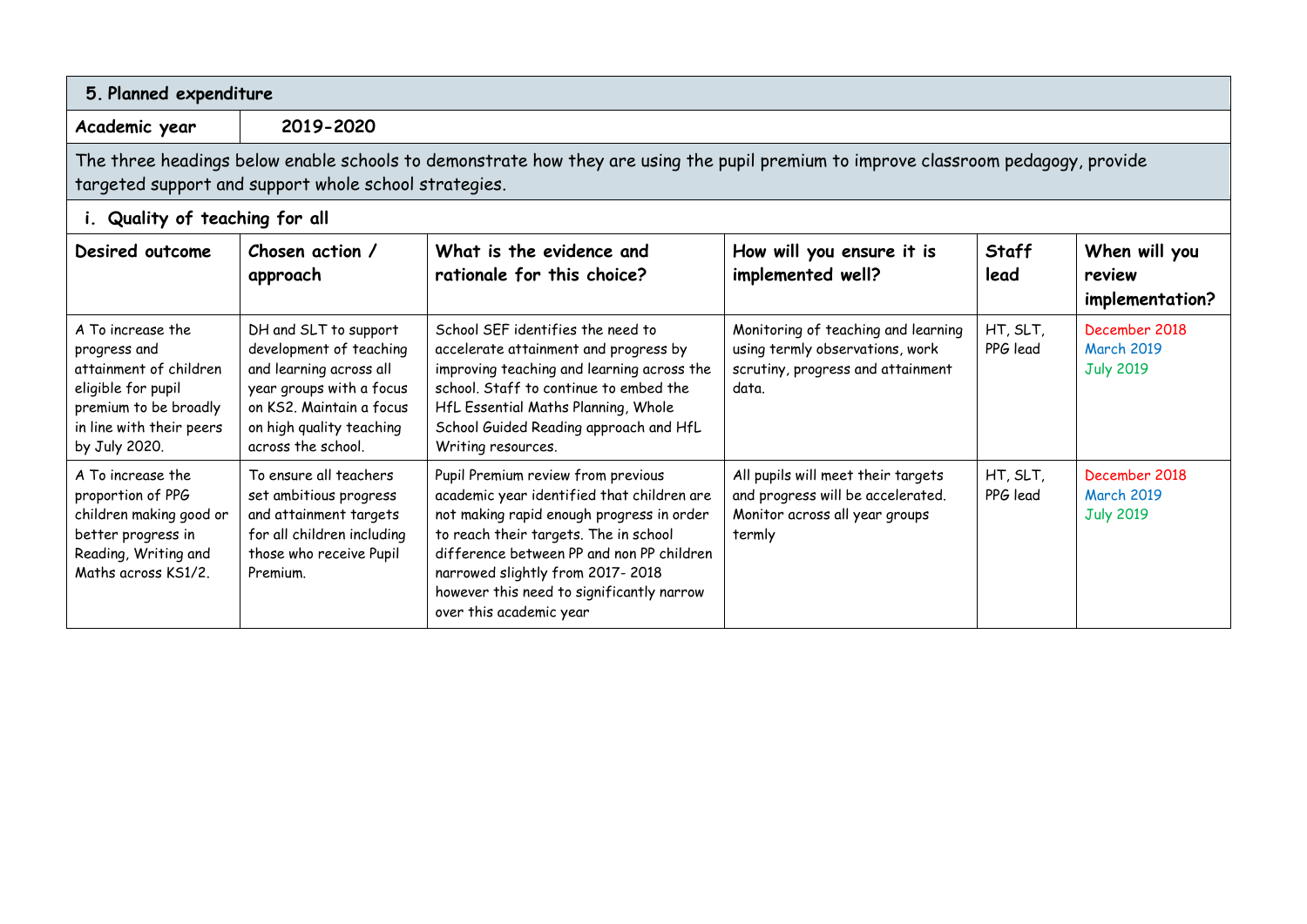| A. Progress and<br>attainment of children<br>eligible for pupil<br>premium to be in line<br>with other children<br>nationally by July 2019 | Additional adult to<br>support focused YR 6<br>reading intervention<br>Wednesday PM<br>Additional adults to<br>support in breakfast<br>maths boosters Friday<br>PM             | The % of PPG children reaching the<br>expected standard is below that of non<br>PPG children.<br>Evidence indicates small groups are an<br>effective means of intervention due to the<br>greater amount of feedback from the<br>teacher, more sustained engagement and<br>work very closely matched to learners<br>needs. Groups of children to be carefully<br>selected and to work with a qualified<br>teacher to target their needs                 | Monitoring of teaching and learning<br>using observations Reading, work<br>scrutiny, progress and attainment<br>data termly.                                                                                                                                                                                                                                                                                                | HT, SLT,<br>PPG lead                   | December 2018<br><b>March 2019</b><br><b>July 2019</b> |
|--------------------------------------------------------------------------------------------------------------------------------------------|--------------------------------------------------------------------------------------------------------------------------------------------------------------------------------|--------------------------------------------------------------------------------------------------------------------------------------------------------------------------------------------------------------------------------------------------------------------------------------------------------------------------------------------------------------------------------------------------------------------------------------------------------|-----------------------------------------------------------------------------------------------------------------------------------------------------------------------------------------------------------------------------------------------------------------------------------------------------------------------------------------------------------------------------------------------------------------------------|----------------------------------------|--------------------------------------------------------|
| C To increase the<br>proportion of KS1 pupils<br>reaching the required<br>standard for Y1 Phonics<br>Screening Check.                      | All TA's to support with<br>Phonics every day.<br>Children in small focused<br>groups from year 1-3.<br>Children identified after<br>year three will receive<br>extra support. | Short regular sessions additional to normal<br>teaching when highlighted by the phonics<br>lead. One to one and small group precision<br>teaching has been evidenced to provide<br>moderate impact if planned to complement<br>quality first teaching.                                                                                                                                                                                                 | Regular assessment and review of<br>progress Regular review of<br>targeted pupils                                                                                                                                                                                                                                                                                                                                           | HT, SLT,<br>PPG lead,<br>phonics lead  | December 2018<br><b>March 2019</b><br><b>July 2019</b> |
| D Improve oral<br>language and<br>communication skills for<br>pupils eligible PP across<br>the school.                                     | Screening to take place<br>for all children in<br>reception from SALT.<br>Screening of new children<br>to the school in any<br>academic year group who<br>are causing concern. | 1 in 10 children under 5 years of age<br>experiencing some degree of difficulty in<br>learning language and communication skills,<br>early identification is crucial. Studies of<br>oral language intervention consistently<br>show positive benefits on learning,<br>including oral language skills and reading<br>comprehension. Increased staff<br>awareness through easy tracking is<br>beneficial in ensuring children are<br>targeted correctly. | Children with speech and language<br>issues will be quickly identifies and<br>targeted intervention can begin<br>through specialist trained Teaching<br>Assistants. Further enhanced<br>support can be given by SALT.<br>Progress can be monitored through<br>assessments and further support<br>put in place if needed. Children will<br>be able to access the curriculum<br>due to the support and strategies in<br>place | HT, SLT,<br>PPG lead,<br>SENCO<br>SALT | December 2018<br><b>March 2019</b><br><b>July 2019</b> |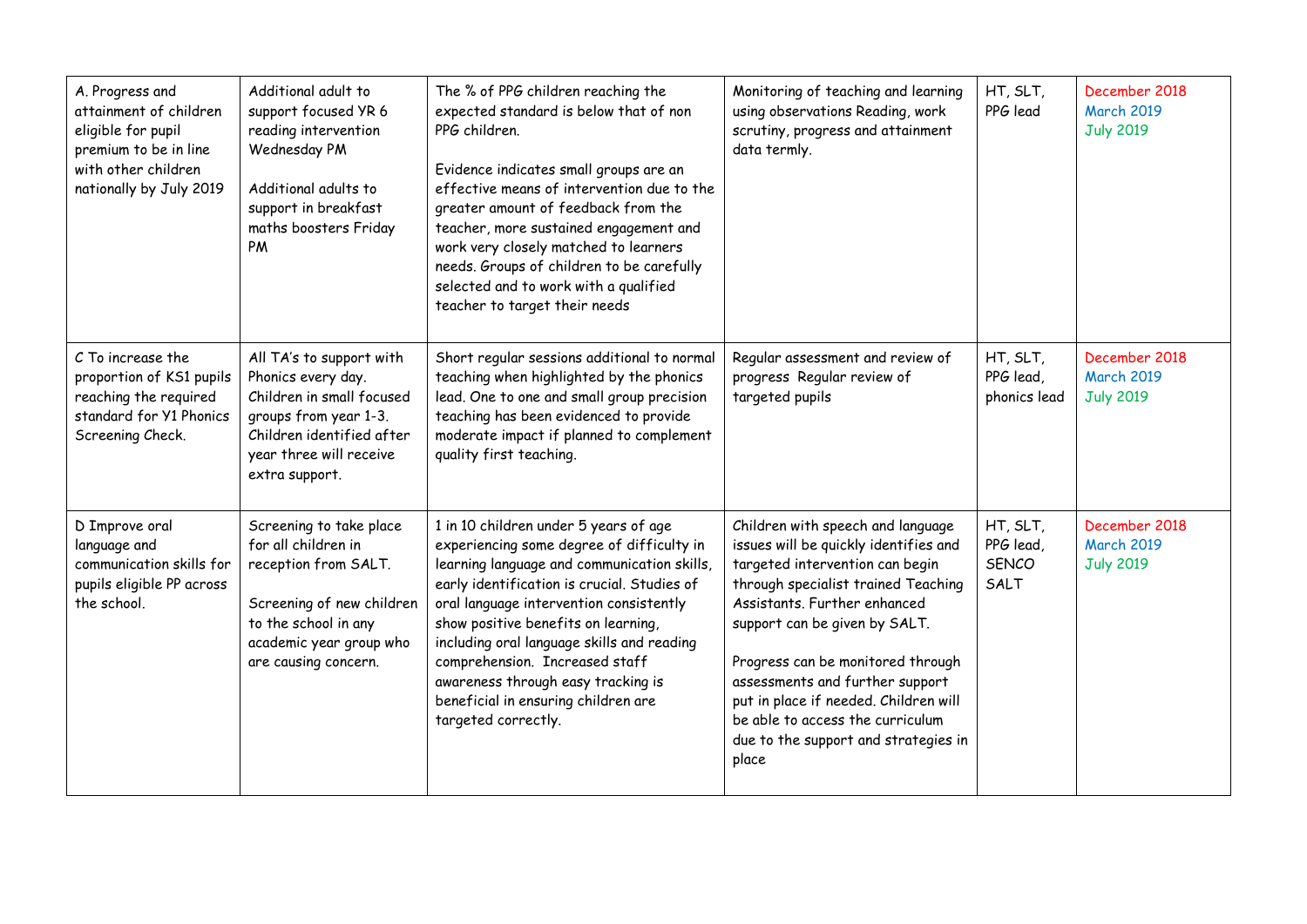| F Parental engagement<br>will improve. Parents<br>will attend meetings for<br>their children and take<br>an interest in their out<br>of school learning<br>including reading. | Parents reading session<br>to run once weekly for<br>reception to year 2.                                                                                       | This has been a huge success in reception<br>for the previous few years. It will raise<br>the profile of reading within the school<br>especially in the lower years.                                                                                                                                                                                                                              | Children will have an increased<br>understanding of the importance of<br>reading by seeing their parents<br>support this opportunity. Children<br>will make progress through<br>increased reading. Children will read<br>for pleasure | HT, SLT<br>PPG lead  | December 2018<br><b>March 2019</b><br><b>July 2019</b> |
|-------------------------------------------------------------------------------------------------------------------------------------------------------------------------------|-----------------------------------------------------------------------------------------------------------------------------------------------------------------|---------------------------------------------------------------------------------------------------------------------------------------------------------------------------------------------------------------------------------------------------------------------------------------------------------------------------------------------------------------------------------------------------|---------------------------------------------------------------------------------------------------------------------------------------------------------------------------------------------------------------------------------------|----------------------|--------------------------------------------------------|
| Total budgeted cost                                                                                                                                                           |                                                                                                                                                                 |                                                                                                                                                                                                                                                                                                                                                                                                   |                                                                                                                                                                                                                                       |                      |                                                        |
| ii. Targeted support                                                                                                                                                          |                                                                                                                                                                 |                                                                                                                                                                                                                                                                                                                                                                                                   |                                                                                                                                                                                                                                       |                      |                                                        |
| Desired outcome                                                                                                                                                               | Chosen<br>action/approach                                                                                                                                       | What is the evidence and<br>rationale for this choice?                                                                                                                                                                                                                                                                                                                                            | How will you ensure it is<br>implemented well?                                                                                                                                                                                        | <b>Staff</b><br>lead | When will you<br>review<br>implementation?             |
| A To accelerate<br>progress of all PPG<br>pupils                                                                                                                              | Teaching Assistants have<br>been up skilled to offer<br>further support in this<br>area targeting children<br>during HQFT and focused<br>in class intervention. | Data for PPG pupils shows they must make<br>accelerated progress to diminish the<br>differences with all pupils nationally.<br>Some pupils need targeted support to<br>diminish differences and to have individual<br>support matched to their need The data<br>for PPG pupils shows they must continue to<br>make accelerated progress to diminish the<br>differences with all pupils nationally | On-going training for all staff<br>Booster groups data monitored<br>half-termly Pupil Progress<br>Meetings Teacher and TA<br>observations Planning monitoring<br>Book scrutiny Part of the SIP -<br>reviewed regularly by SLT         | HT, SLT<br>PPG lead  | December 2018<br><b>March 2019</b><br><b>July 2019</b> |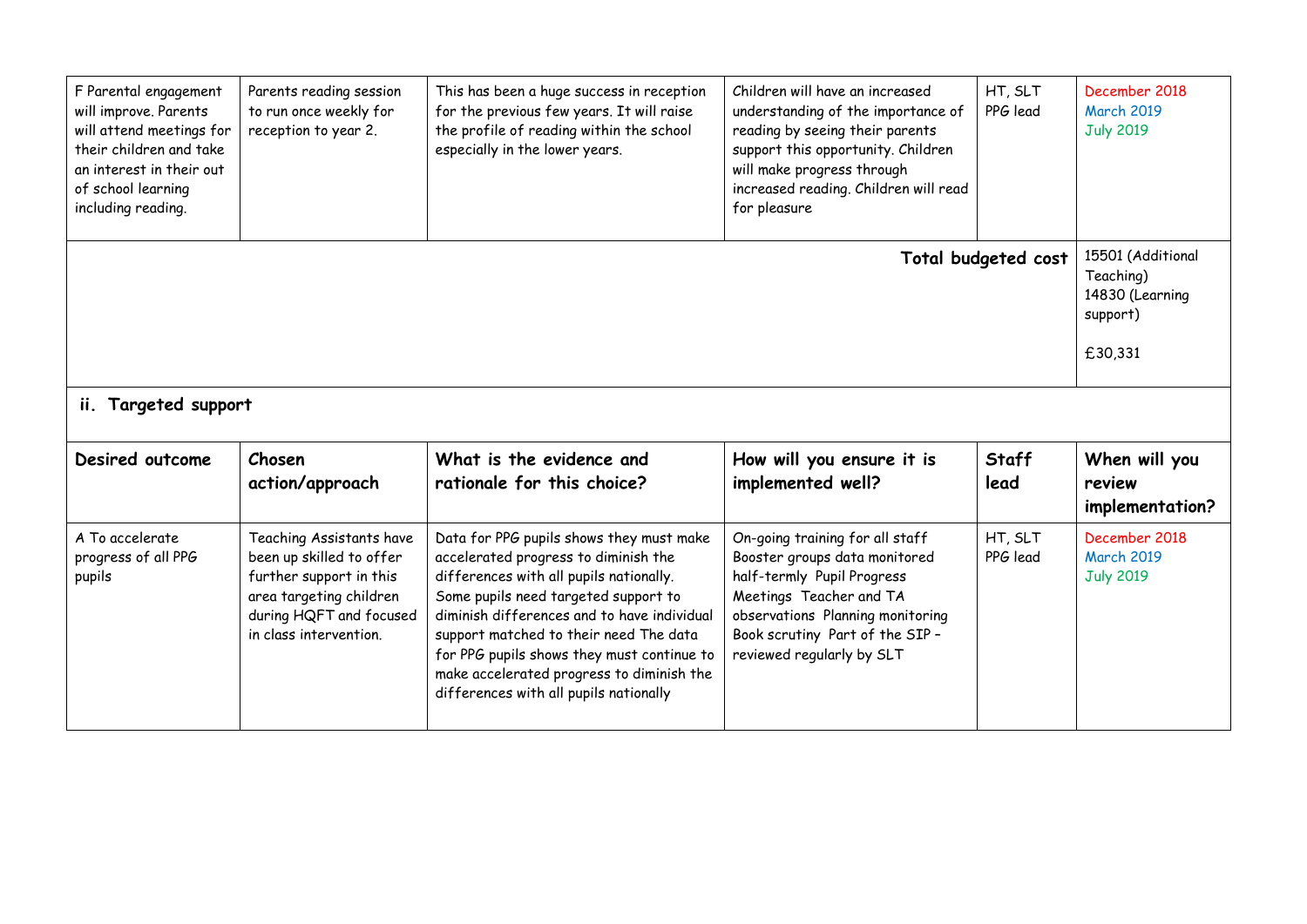| C To increase % of<br>pupils reaching required<br>standard for Y1 Phonics<br>Screening Check           | School employs a phonics<br>lead to work in KS1<br>alongside the English<br>lead. Teaching Assistants<br>have been up skilled to<br>offer further support in<br>this area. This is<br>regularly reviewed by the<br>phonics lead. | Short regular sessions additional to normal<br>teaching. Timetabled for three afternoons<br>a week.<br>One to one and small group precision<br>teaching has been evidenced to provide<br>moderate impact if planned to complement<br>quality first teaching from the previous<br>year data. (Children will be assessed in<br>November, February and April)                                                                                                      | Regular assessment and review of<br>progress Regular review of<br>targeted pupils                                                                                                                                                                                                                                           | HT, SLT<br>PPG lead,<br>Phonics<br>Lead   | December 2018<br><b>March 2019</b><br><b>July 2019</b> |
|--------------------------------------------------------------------------------------------------------|----------------------------------------------------------------------------------------------------------------------------------------------------------------------------------------------------------------------------------|-----------------------------------------------------------------------------------------------------------------------------------------------------------------------------------------------------------------------------------------------------------------------------------------------------------------------------------------------------------------------------------------------------------------------------------------------------------------|-----------------------------------------------------------------------------------------------------------------------------------------------------------------------------------------------------------------------------------------------------------------------------------------------------------------------------|-------------------------------------------|--------------------------------------------------------|
| D Improve oral<br>language and<br>communication skills for<br>pupils eligible PP across<br>the school. | Specialist Speech and<br>Language Therapist every<br>Tuesday and ongoing<br>assessment support<br>provided for identified<br>children.                                                                                           | Studies of oral language interventions<br>consistently show positive benefits on<br>learning, including oral language skills and<br>reading comprehension. Specialist speech<br>and lanague therapist within school<br>provides support to children who are<br>identified as having a need but also by<br>increasing still awareness of speech and<br>language needs therefore improving early<br>identification, as well as resources and<br>upskilling staff. | Children with speech and language<br>issues will be quickly identified and<br>targeted intervention can begin<br>using focussed targets. Progress<br>can be monitored and further<br>support put in place if needed.<br>Children will be able to access the<br>curriculum due to the support and<br>strategies put in place | <b>SENCo</b><br>Class<br>teachers.        | December 2018<br><b>March 2019</b><br><b>July 2019</b> |
| D Improve oral<br>language and<br>communication skills for<br>pupils eligible PP across<br>the school. | SEN support (No ENF) To<br>ensure children eligible<br>for PPG with<br>communication and<br>language needs have<br>access to Communication<br>in Print, and EAL children<br>have access to vocabulary<br>groups.                 | Staff to support children who have PP and<br>SEND who are not in receipt of ENF<br>funding. 25% of PP children also have<br>SEND. Strategies implemented by 1-1<br>staff to reduce difficult and dangerous<br>behaviours backed up by Hertfordshire<br>Steps training.                                                                                                                                                                                          | Children who have SEND will make<br>progress. This will be tracked in the<br>appropriate way for each individual<br>e.g. Hertfordshire levels, P scale                                                                                                                                                                      | SENCO,<br>class<br>teacher,<br><b>SLT</b> | December 2018<br><b>March 2019</b><br><b>July 2019</b> |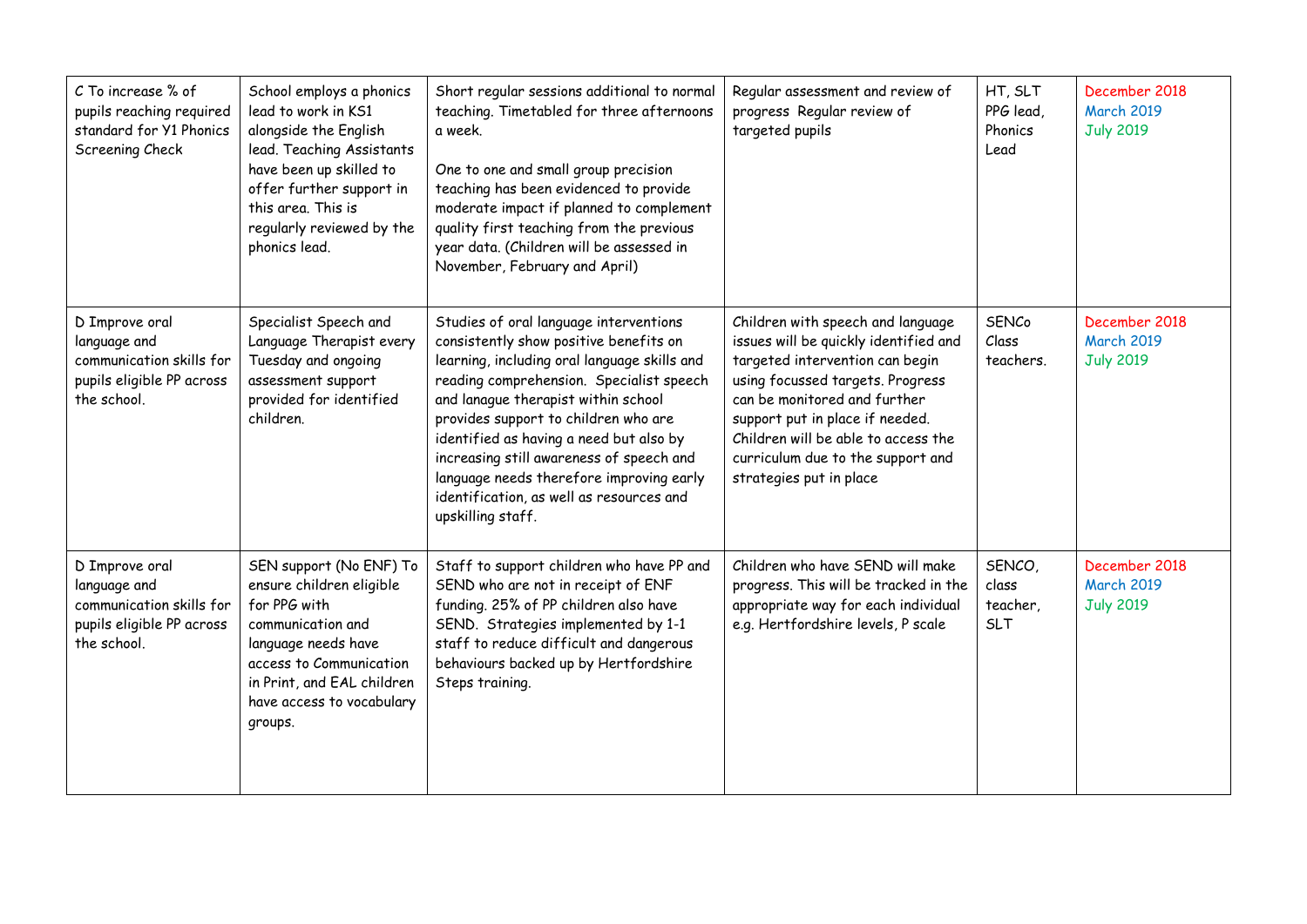| D Improve oral<br>language and<br>communication skills for<br>pupils eligible PP across<br>the school                                                                                                                                                              | PP children to be offered<br>the opportunity to attend<br>breakfast club daily. This<br>ensures they have been<br>fed and also gives them<br>an opportunity to read<br>with an adult before<br>school. | Staff to read with PP children during<br>breakfast club. This will increase reading<br>levels but also provide children an<br>opportunity to sit with an adult 1-1 before<br>school in turn increasing emotional<br>wellbeing                                                                                                                                                                                                | Children who attend will make<br>progress in line with their peers<br>who would read at home daily with a<br>parent. Children will have improved<br>concentration because they will<br>have had breakfast before school<br>and a calm start to their day.<br>Monitor the impact through data<br>and by teachers seeing them come<br>into class ready to learn. | Class<br>teacher                | December 2018<br><b>March 2019</b><br><b>July 2019</b> |
|--------------------------------------------------------------------------------------------------------------------------------------------------------------------------------------------------------------------------------------------------------------------|--------------------------------------------------------------------------------------------------------------------------------------------------------------------------------------------------------|------------------------------------------------------------------------------------------------------------------------------------------------------------------------------------------------------------------------------------------------------------------------------------------------------------------------------------------------------------------------------------------------------------------------------|----------------------------------------------------------------------------------------------------------------------------------------------------------------------------------------------------------------------------------------------------------------------------------------------------------------------------------------------------------------|---------------------------------|--------------------------------------------------------|
| D Improve oral<br>language and<br>communication skills for<br>pupils eligible PP across<br>the school.                                                                                                                                                             | Specialist teaching<br>assistant to support<br>children for whom English<br>is an additional language.                                                                                                 | With an increasing number of children<br>coming to the school with EAL we have put<br>into place a number of groups for the<br>children to come together an learn basic<br>vocabulary where they have no English.<br>One TA in KS2 and one TA in KS1. Over<br>the last academic year the children with<br>EAL have had good outcomes and this<br>intervention is valued as well as boosting<br>self-esteem and confidence.   | Children with EAL will make rapid<br>progress in acquiring basic English<br>Language skills. Children will feel<br>supported and valued by having the<br>additional intervention. Children will<br>feel part of the community by<br>having other children to work<br>alongside who also have EAL.<br>Monitored by progress across the<br>curriculum each term. | Class<br>teacher,<br><b>SLT</b> | December 2018<br><b>March 2019</b><br><b>July 2019</b> |
| E Emotional resilience<br>to be improved for<br>targeted pupils to<br>enable children to<br>access learning. Social<br>needs to be addressed<br>so children are able to<br>come to school ready to<br>learn. Access to school<br>counsellor as and when<br>needed. | Lunchtime provision<br>'Lunch Club' for children<br>with PP and/or SEND to<br>spend time in a quieter<br>structured environment                                                                        | Often children with PP come from chaotic<br>homes and some also have SEND. These<br>children find it really beneficial to attend<br>a quiet, structured club during lunchtime<br>rather than be outside for the full<br>session. They still have the opportunity<br>for fresh air and exercise. This has been<br>very effective over the previous academic<br>year and allows children to return to class<br>ready to learn. | Children with SEND and PP will have<br>an increased sense of well being,<br>remain calm and ready to learn.<br>Monitored daily by class teachers.                                                                                                                                                                                                              | Class<br>teacher,<br><b>SLT</b> | December 2018<br><b>March 2019</b><br><b>July 2019</b> |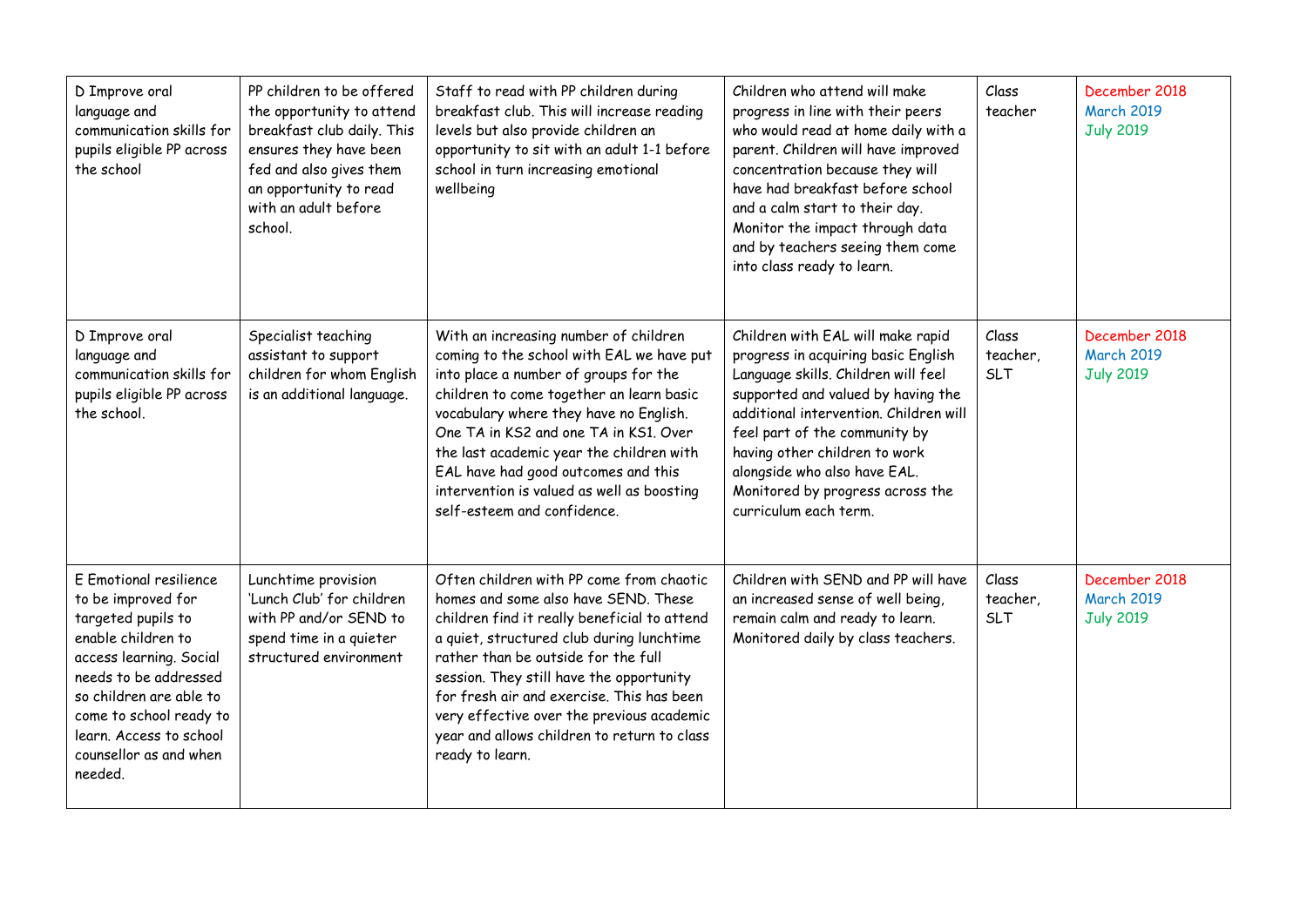| E Emotional resilience<br>to be improved for<br>targeted pupils to<br>enable children to<br>access learning. Social<br>needs to be addressed<br>so children are able to<br>come to school ready to<br>learn. Access to school<br>counsellor as and when<br>needed. | To provide nurture<br>support to children who<br>are identified as needing<br>this level of support.<br>Qualified member of<br>staff to carry out the<br>sessions.                                                                                                                                 | Nurture groups provide children with<br>support towards their social, emotional an<br>academic progress. School to begin to use<br>the Boxall profile scores to track children.                                                                                                                                                                                                                                 | Monitor at the end of each block of<br>sessions using the Boxall profile                                                                                                                                                                         | SENCO,<br>Nurture TA,<br>SLT.                        | December 2018<br><b>March 2019</b><br><b>July 2019</b> |
|--------------------------------------------------------------------------------------------------------------------------------------------------------------------------------------------------------------------------------------------------------------------|----------------------------------------------------------------------------------------------------------------------------------------------------------------------------------------------------------------------------------------------------------------------------------------------------|-----------------------------------------------------------------------------------------------------------------------------------------------------------------------------------------------------------------------------------------------------------------------------------------------------------------------------------------------------------------------------------------------------------------|--------------------------------------------------------------------------------------------------------------------------------------------------------------------------------------------------------------------------------------------------|------------------------------------------------------|--------------------------------------------------------|
| E Emotional resilience<br>to be improved for<br>targeted pupils to<br>enable children to<br>access learning. Social<br>needs to be addressed<br>so children are able to<br>come to school ready to<br>learn. Access to school<br>counsellor as and when<br>needed. | To provide session with<br>school counsellor 2 days a<br>week for identified<br>children.                                                                                                                                                                                                          | This has been a very useful intervention<br>within the school for the last few<br>academic years. Children are able to<br>access it through the use of the PP<br>funding. Children have had an increased<br>sense of wellbeing by taking part in the<br>sessions                                                                                                                                                | Monitor weekly                                                                                                                                                                                                                                   | HT, SLT,<br>PPG lead<br><b>SENCO</b>                 | December 2018<br><b>March 2019</b><br><b>July 2019</b> |
| Emotional resilience to<br>be improved for<br>targeted pupils to<br>enable children to<br>access learning. Social<br>needs to be addressed<br>so children are able to<br>come to school ready to<br>learn.                                                         | Pastoral Support Worker<br>to work alongside the<br>children and families. She<br>will ensure that the wider<br>needs of the child is met<br>so they are able to come<br>to school equipped and<br>ready to learn. Pastoral<br>Worker is also able to<br>refer to the Allsorts<br>children centre. | It has been identified that our children<br>need support with both academic, material<br>and emotional needs. This member of staff<br>works alongside families who are in need.<br>The rational for this is around Maslow's<br>Hierarchy of Needs by ensuring that<br>children are coming to school feeling safe,<br>cared for with their needs met as only<br>when this is the case are they able to<br>learn. | Monitored through pupil progress<br>meetings by teaching recognising<br>whether children are coming to<br>school ready to learn. This is also a<br>good opportunity to highlight<br>children and families who would<br>benefit from this support | HT, SLT,<br>PPG lead<br>SENCO,<br>Class<br>teachers. | December 2018<br><b>March 2019</b><br><b>July 2019</b> |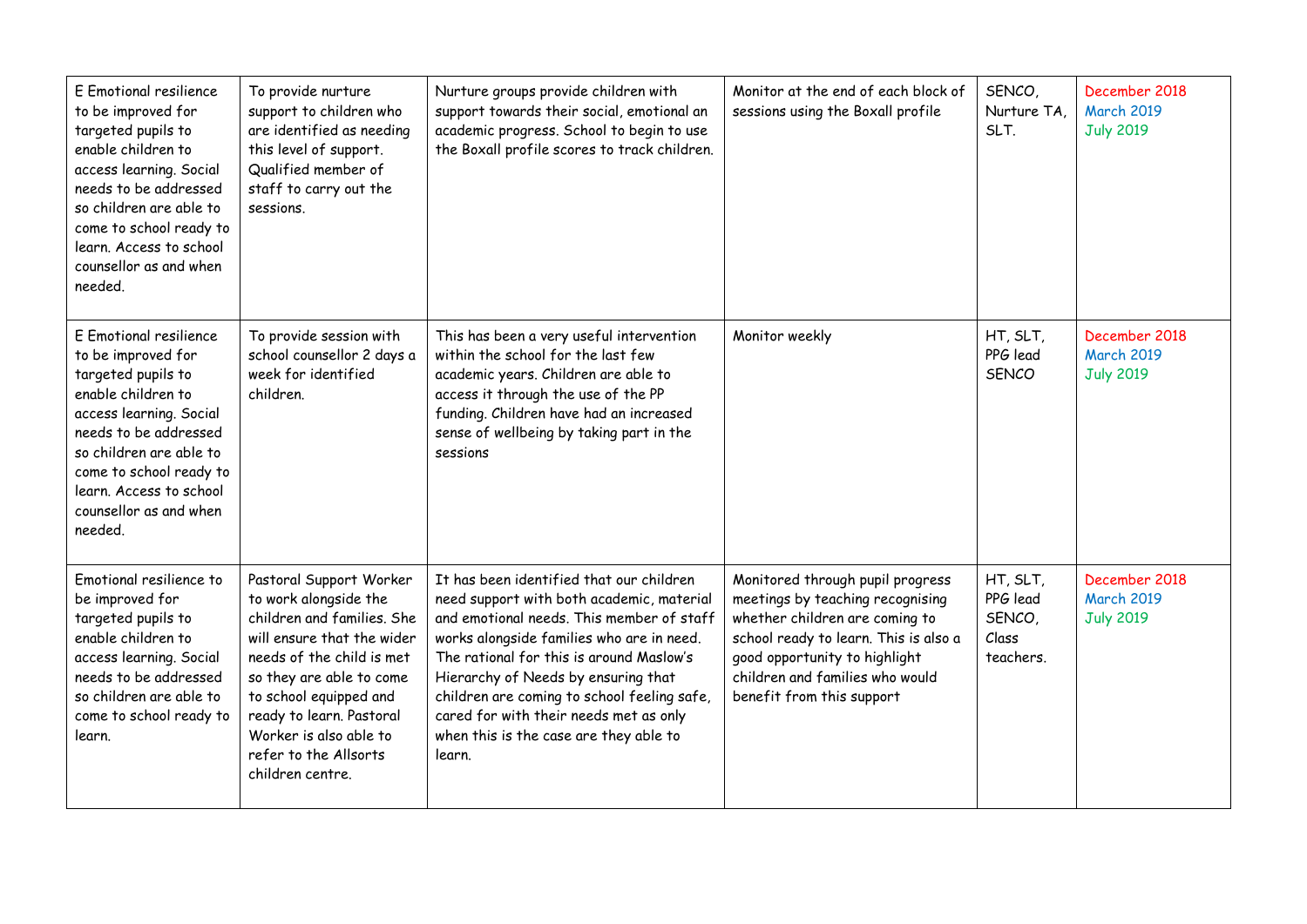| Total budgeted cost                                                                                           |                                                                                                                                                                                                             |                                                                                                                                                                                                                                                                                                                                                                   |                                                                                                                               |                                                      | £15500 (school<br>counsellor)                          |
|---------------------------------------------------------------------------------------------------------------|-------------------------------------------------------------------------------------------------------------------------------------------------------------------------------------------------------------|-------------------------------------------------------------------------------------------------------------------------------------------------------------------------------------------------------------------------------------------------------------------------------------------------------------------------------------------------------------------|-------------------------------------------------------------------------------------------------------------------------------|------------------------------------------------------|--------------------------------------------------------|
|                                                                                                               |                                                                                                                                                                                                             |                                                                                                                                                                                                                                                                                                                                                                   |                                                                                                                               |                                                      | 8189 (learning<br>support)                             |
|                                                                                                               |                                                                                                                                                                                                             |                                                                                                                                                                                                                                                                                                                                                                   |                                                                                                                               |                                                      | 3100 (parent<br>support worker)                        |
| iii. Other approaches                                                                                         |                                                                                                                                                                                                             |                                                                                                                                                                                                                                                                                                                                                                   |                                                                                                                               |                                                      |                                                        |
| Desired outcome                                                                                               | Chosen<br>action/approach                                                                                                                                                                                   | What is the evidence and<br>rationale for this choice?                                                                                                                                                                                                                                                                                                            | How will you ensure it is<br>implemented well?                                                                                | <b>Staff</b><br>lead                                 | When will you<br>review<br>implementation?             |
| D Improve oral<br>language and<br>communication skills for<br>pupils eligible PP across<br>the school.        | Music tuition for<br>targeted pupils. 1:1 and<br>also small group tuition.<br>Opportunities for<br>individual children to<br>participate in gifted and<br>talented events such as<br>with the school choir. | Children are given opportunities for<br>appropriate challenge across a range of<br>different areas of learning. Children given<br>access to opportunities that they would<br>not otherwise be able to and for some<br>children this provides an additional outlet<br>for them                                                                                     | Measured outcomes for children in<br>targeted subjects                                                                        | HT, SLT,<br>PPG lead<br>SENCO,<br>Class<br>teachers. | December 2018<br><b>March 2019</b><br><b>July 2019</b> |
| E To give targeted<br>social and emotional<br>support to those<br>eligible for the PPG and<br>their families. | Subsidised residential<br>and day trips for<br>children.<br>Subsided swimming.                                                                                                                              | This has worked well over the many years<br>we have offered it as children are able to<br>access education visits and experience<br>they would otherwise not be able to. This<br>enhances the children's educational and<br>life experiences.<br>All children in KS2 will have the<br>opportunity to go swimming. This is<br>something that they look forward to. | Pupil voice after trips have taken<br>place, children's engagement and<br>progress when returning to school<br>has increased. | HT, SLT,<br>PPG lead<br>SENCO,<br>Class<br>teachers  | December 2018<br><b>March 2019</b><br><b>July 2019</b> |
| E To provide specialist<br>provision to support<br>pupils with emotional,<br>social and/or                    | Support with school<br>uniform for parents who<br>may not be able to afford<br>it.                                                                                                                          | Children will have an increased sense of<br>well being because they are suitably<br>equipped and prepared to come to school.<br>Link to Maslow's Hierarchy of Needs.                                                                                                                                                                                              | Pupil voice.                                                                                                                  | PPG Lead                                             | December 2018<br><b>March 2019</b><br><b>July 2019</b> |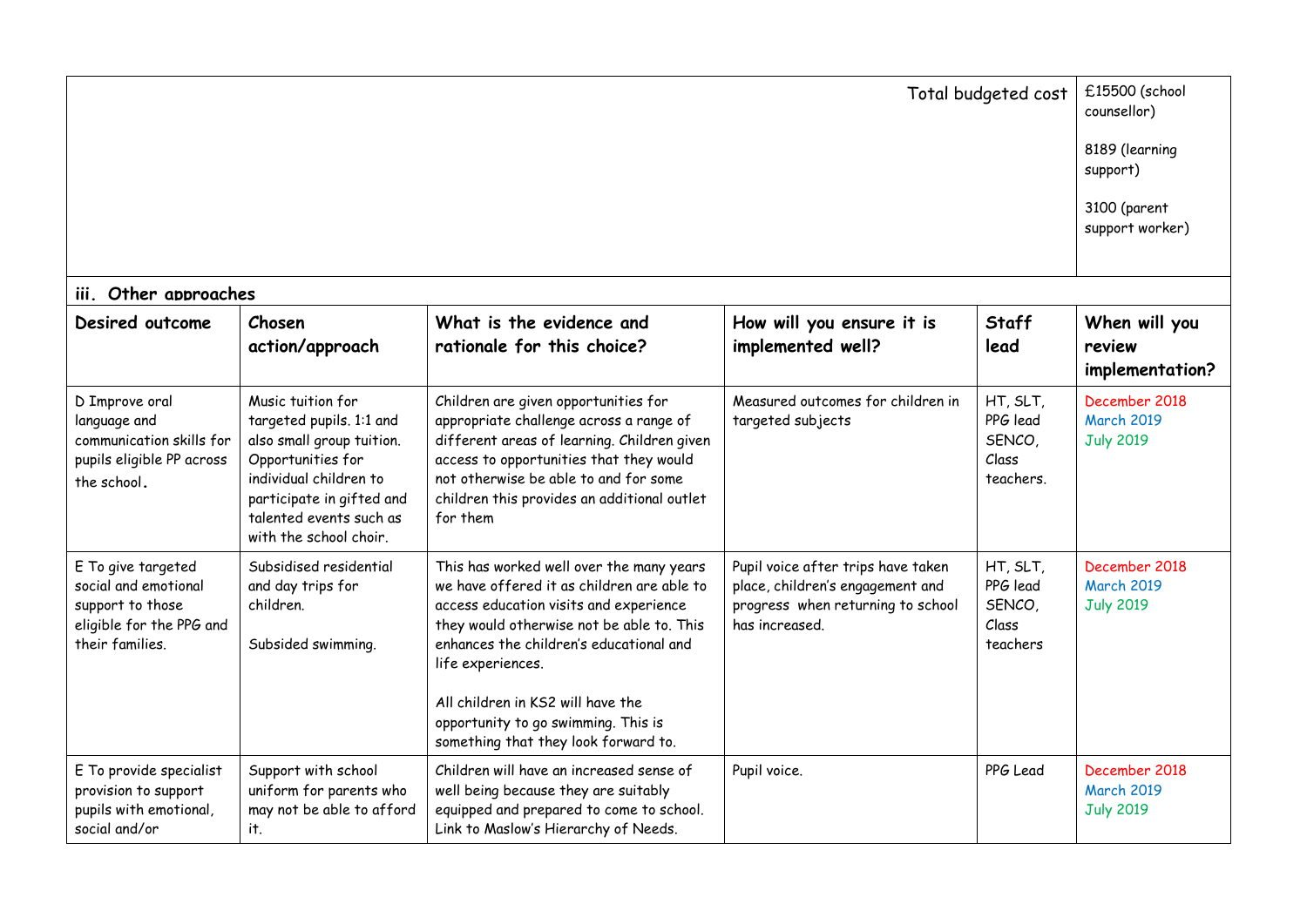| behavioural difficulties<br>allowing them to<br>maximise their efforts<br>on learning in the<br>classroom                                                                                               |                                                                                                                    |                                                                                                                                                                                                                                                                                                                                                                                  |                                                                                                                                                                                                                            |                                                     |                                                        |
|---------------------------------------------------------------------------------------------------------------------------------------------------------------------------------------------------------|--------------------------------------------------------------------------------------------------------------------|----------------------------------------------------------------------------------------------------------------------------------------------------------------------------------------------------------------------------------------------------------------------------------------------------------------------------------------------------------------------------------|----------------------------------------------------------------------------------------------------------------------------------------------------------------------------------------------------------------------------|-----------------------------------------------------|--------------------------------------------------------|
| E To provide specialist<br>provision to support<br>pupils with emotional,<br>social and/or<br>behavioural difficulties<br>allowing them to<br>maximise their efforts<br>on learning in the<br>classroom | Assessments and reports<br>using a Educational<br>Psychologist to support<br>with further<br>assessments.          | There are an increasing number of<br>children needing further assessment and<br>supports from an educational psychologist.<br>This will allow the school further support<br>and also enhance EHCP and ENF<br>applications.                                                                                                                                                       | Assessments, EHCP/NF<br>applications, increased progress and<br>SEMH well being.                                                                                                                                           | HT, SLT,<br>PPG lead<br>SENCO,<br>Class<br>teachers | December 2018<br><b>March 2019</b><br><b>July 2019</b> |
| F Parental engagement<br>will improve. Parents<br>will attend meetings for<br>their children and take<br>an interest in their out<br>of school learning<br>including reading.                           | Attendance Officer to<br>support with ensuring<br>that children are<br>maintaining regular<br>attendance at school | Children can only make progress if they<br>are in school and accessing lessons.<br>Families need to support the school in its<br>approach towards improving attendance.<br>The attendance officer helps to monitor<br>those children's whose attendance is<br>dropping below the expect level. Fining is<br>in place for families who are unable to<br>maintain good attendance. | Attendance will improve for those<br>not meeting current targets. Better<br>attendance in school will result in<br>better attainment and progress.<br>Legal consequences for consistent<br>and unauthorised low attendance | HT, SLT,<br>PPG lead<br>SENCO,<br>Class<br>teachers | December 2018<br><b>March 2019</b><br><b>July 2019</b> |
| G To provide additional<br>extracurricular<br>opportunities for PPG<br>children.                                                                                                                        |                                                                                                                    |                                                                                                                                                                                                                                                                                                                                                                                  |                                                                                                                                                                                                                            |                                                     | December 2018<br><b>March 2019</b><br><b>July 2019</b> |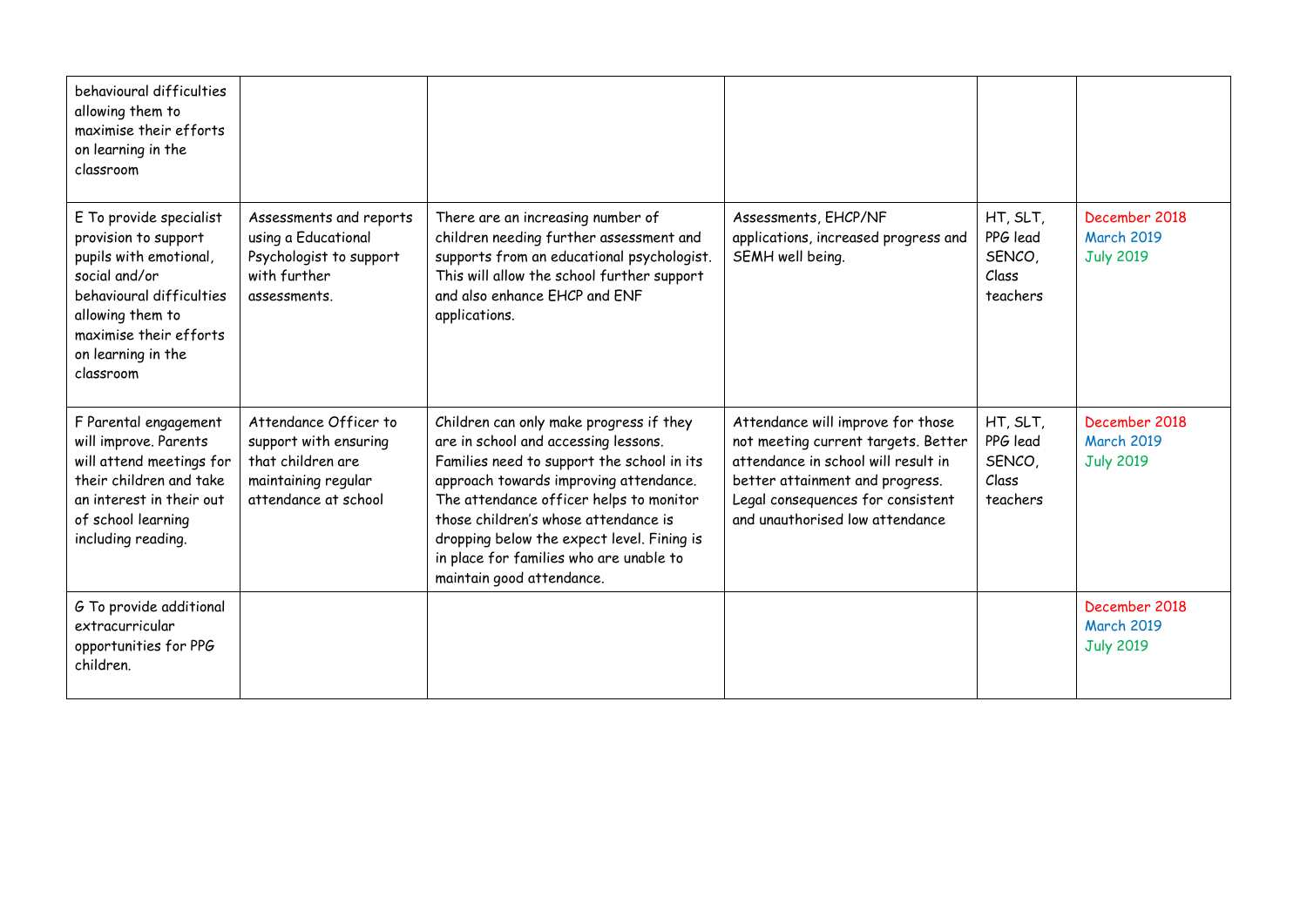| Total budgeted cost | 2500 (Additional  |
|---------------------|-------------------|
|                     | services)         |
|                     | 1000(Resources)   |
|                     | £300 (swimming)   |
|                     | £1000 (attendance |
|                     | support)          |
|                     | £1000 (music      |
|                     | opportunities)    |
|                     | £2500 (resources) |
|                     | £8300.            |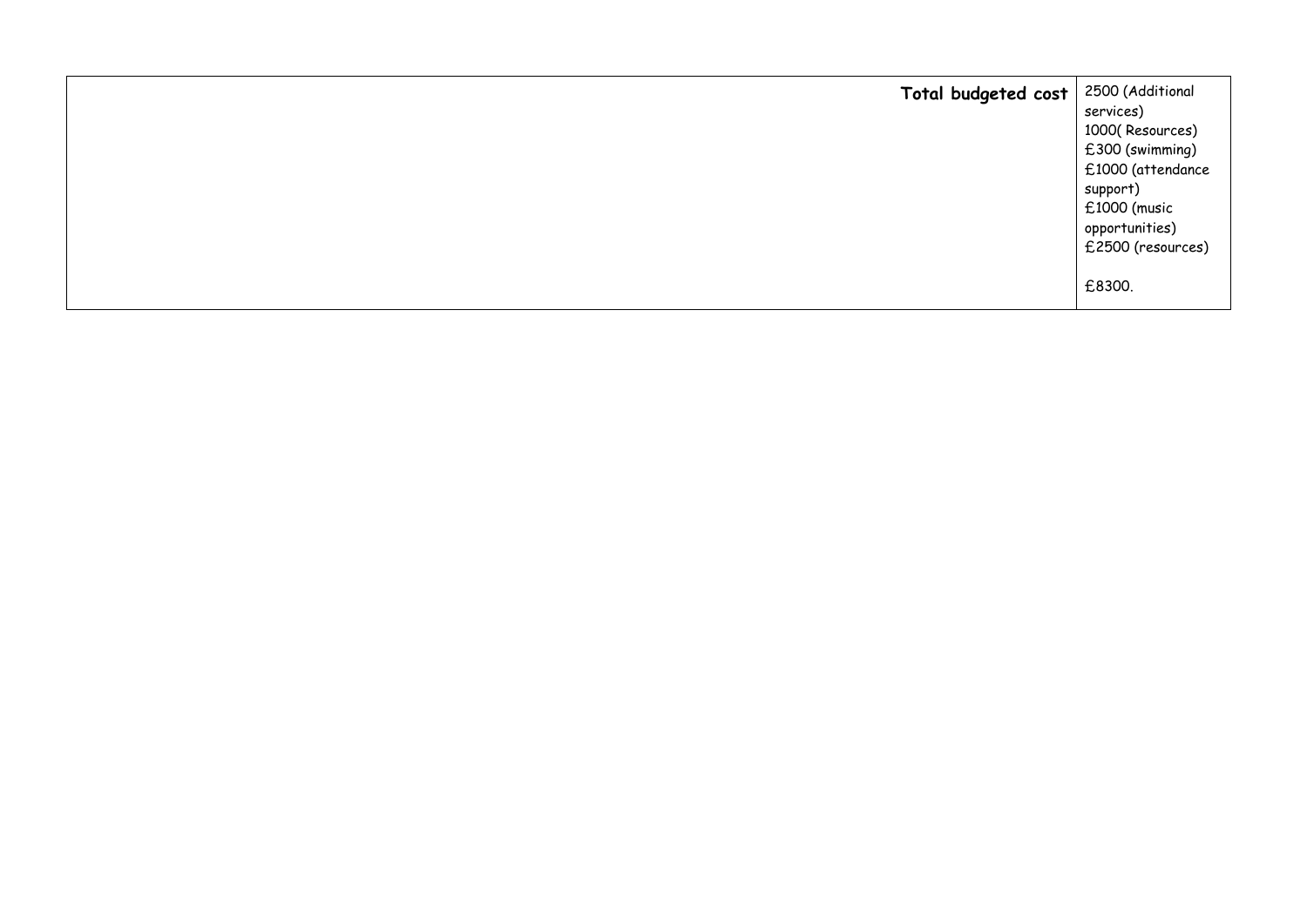| 6. Review of expenditure                                                 |                                                                                                                                                                                                                                                                                                                                                                                                                                                                                                                             |                                                                                                                                                                                                                                                                                                                                                                                                                                                                                                                                                            |                                                                                    |                                                                |  |
|--------------------------------------------------------------------------|-----------------------------------------------------------------------------------------------------------------------------------------------------------------------------------------------------------------------------------------------------------------------------------------------------------------------------------------------------------------------------------------------------------------------------------------------------------------------------------------------------------------------------|------------------------------------------------------------------------------------------------------------------------------------------------------------------------------------------------------------------------------------------------------------------------------------------------------------------------------------------------------------------------------------------------------------------------------------------------------------------------------------------------------------------------------------------------------------|------------------------------------------------------------------------------------|----------------------------------------------------------------|--|
| Previous Academic Year                                                   |                                                                                                                                                                                                                                                                                                                                                                                                                                                                                                                             | 2018-2019                                                                                                                                                                                                                                                                                                                                                                                                                                                                                                                                                  |                                                                                    |                                                                |  |
| Desired outcome                                                          | Chosen action/approach                                                                                                                                                                                                                                                                                                                                                                                                                                                                                                      | Estimated impact: Did you meet the success<br>criteria? Include impact on pupils not eligible for<br>PP, if appropriate.                                                                                                                                                                                                                                                                                                                                                                                                                                   | Lessons learned<br>(and whether you<br>will continue with<br>this approach)        | Cost                                                           |  |
| Improve oral<br>language and<br>vocabulary for Pupils<br>eligible for PP | Review of wider curriculum to ensure<br>there are clear links between subject<br>content, focusing on developing a rich<br>and varied vocabulary<br>Guided reading sessions to have clear<br>vocabulary focus<br>Vocabulary enrichment groups to be<br>in KS1 and KS2<br>Staff training through speech and<br>language therapist on a vocabulary<br>rich environment<br>Small group speech and language<br>therapy as and when identified<br>All reception pupils will be screened<br>using a speech and language screener. | Wider curriculum reviewed to further develop and<br>enhance the curriculum.<br>Guided reading sessions have a clear vocabulary<br>focus, introduction of half an hour reading after<br>lunchtime focusing on new vocabulary.<br>Vocabulary enrichment groups took place in KS1 and<br>KS2 weekly- pupil voce stated that children enjoyed<br>these.<br>Speech and language sessions happened every<br>Tuesday<br>All reception children were screened and support<br>identified with weekly sessions. Children were<br>reassessed at the end of reception. | Strategies are<br>effective bit<br>earlier<br>identification and<br>support needed | Part of<br>additional<br>teaching<br>budget total<br>$-£15051$ |  |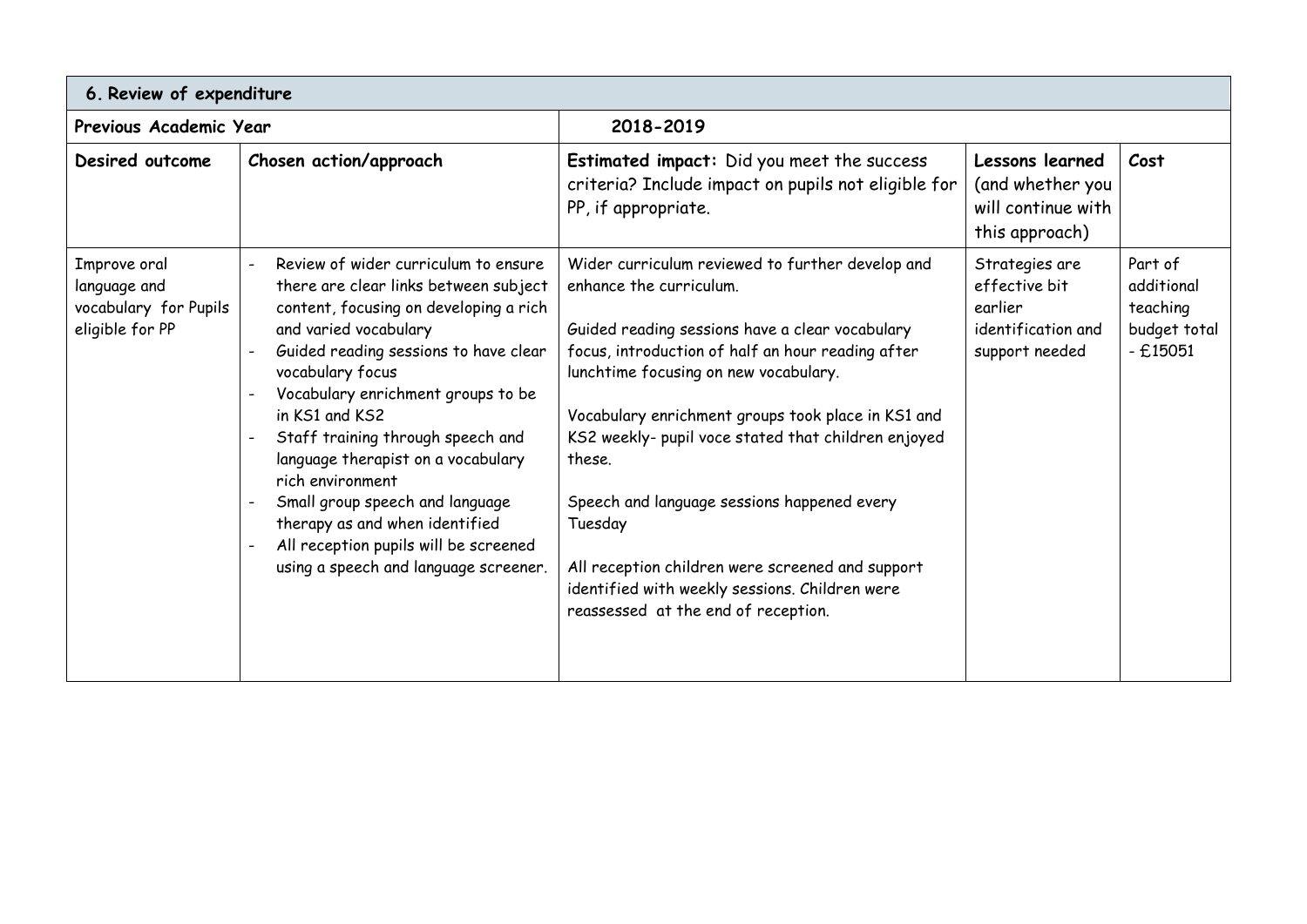| Poor key skills<br>(including Maths and<br>English). Some<br>children within our PP<br>cohort work<br>significantly below<br>national expectation<br>and their peers<br>within school across<br>core subjects within<br>school | -Closely monitor evidence<br>in pupils' work that indicate good or<br>better progress. - Analyse any gaps in<br>prior learning.<br>- Disadvantaged pupils will be identified<br>as a specific group, individual work<br>scrutiny and discussed during pupil<br>progress meetings.<br>-observations, work scrutiny pupil<br>interviews.<br>- additional teaching of children who are<br>PPG.<br>- Identify and track pupils on AM7 to<br>ensure that any intervention is having<br>impact and accelerating progress.<br>- Individual learning plan and curriculum<br>maps for identified pupils.<br>- Specific targeted interventions to be<br>planned and taught to accelerate<br>progress. | 22% of PPG pupils made GDS in reading writing and<br>maths compared to 0% the previous year.<br>Gaps in prior learning were analysed in English and<br>maths by subject leaders and class teachers, this was<br>also handed up to the new class teacher for the next<br>academic year.<br>Disadvantaged pupils were focused on during pupil<br>progress meetings and children not making expected<br>progress were identified with specific strategies to<br>accelerate learning.<br>AM7 analysed every half term and curriculum<br>maps/provision maps designed to support pupils to<br>accelerate progress.<br>Specific targeted interventions identified and<br>analysed at the end of each term. | Strategies are<br>effective and to<br>continue in 2019-<br>2020<br>Ensure a larger<br>focus on targeted<br>support including<br>smaller teaching<br>groups e.g reading<br>booster or maths<br>booster with<br>qualified teachers<br>for year six. | Part of<br>additional<br>teaching<br>budget total<br>$-£15051$<br>Resources -<br>£1000 |
|--------------------------------------------------------------------------------------------------------------------------------------------------------------------------------------------------------------------------------|---------------------------------------------------------------------------------------------------------------------------------------------------------------------------------------------------------------------------------------------------------------------------------------------------------------------------------------------------------------------------------------------------------------------------------------------------------------------------------------------------------------------------------------------------------------------------------------------------------------------------------------------------------------------------------------------|------------------------------------------------------------------------------------------------------------------------------------------------------------------------------------------------------------------------------------------------------------------------------------------------------------------------------------------------------------------------------------------------------------------------------------------------------------------------------------------------------------------------------------------------------------------------------------------------------------------------------------------------------------------------------------------------------|---------------------------------------------------------------------------------------------------------------------------------------------------------------------------------------------------------------------------------------------------|----------------------------------------------------------------------------------------|
|--------------------------------------------------------------------------------------------------------------------------------------------------------------------------------------------------------------------------------|---------------------------------------------------------------------------------------------------------------------------------------------------------------------------------------------------------------------------------------------------------------------------------------------------------------------------------------------------------------------------------------------------------------------------------------------------------------------------------------------------------------------------------------------------------------------------------------------------------------------------------------------------------------------------------------------|------------------------------------------------------------------------------------------------------------------------------------------------------------------------------------------------------------------------------------------------------------------------------------------------------------------------------------------------------------------------------------------------------------------------------------------------------------------------------------------------------------------------------------------------------------------------------------------------------------------------------------------------------------------------------------------------------|---------------------------------------------------------------------------------------------------------------------------------------------------------------------------------------------------------------------------------------------------|----------------------------------------------------------------------------------------|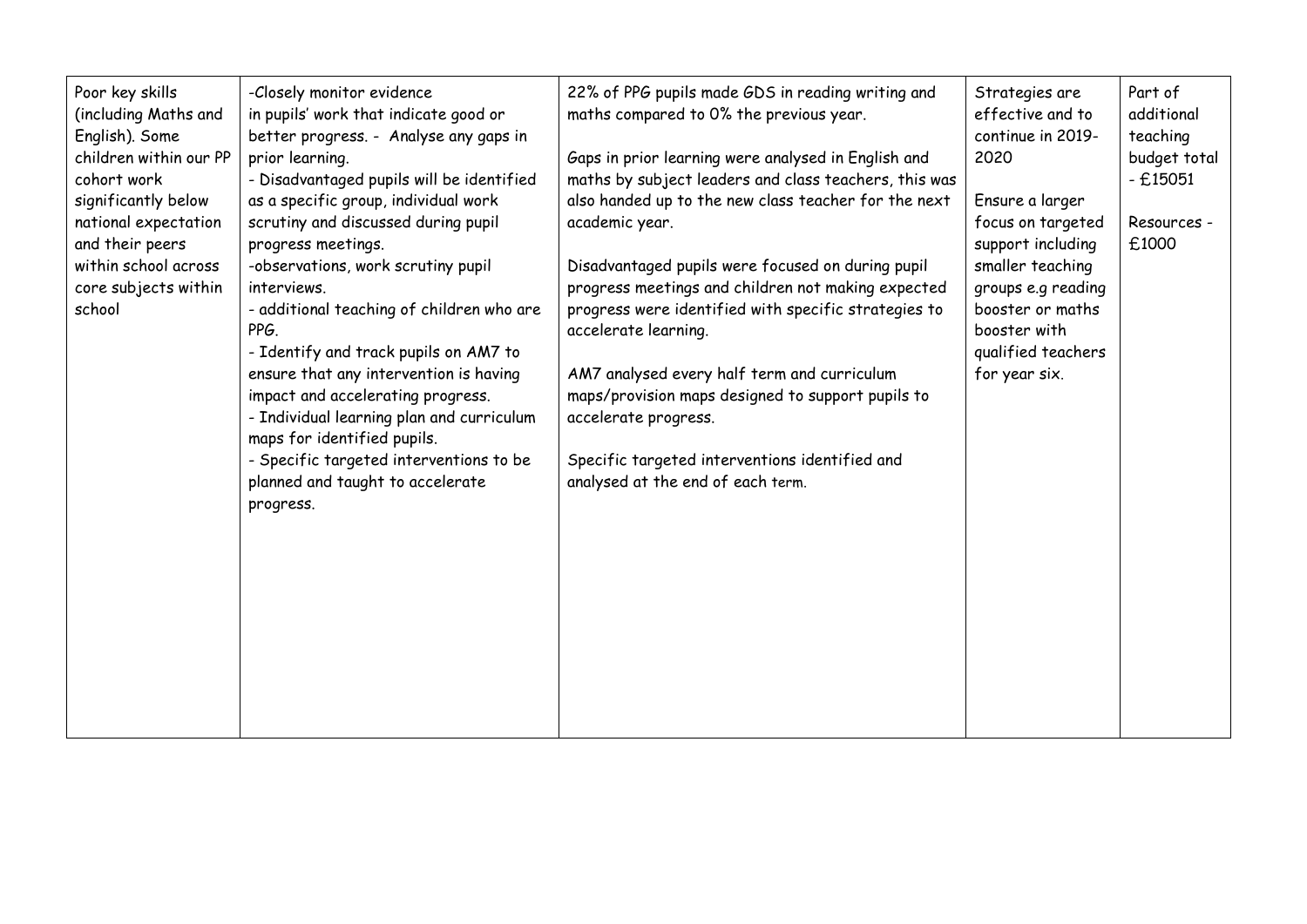| There is a high<br>speech and Language<br>need in the school<br>and local area | Private Speech and language<br>therapist in school every Tuesday<br>Children to be identified through<br>assessment<br>Planned interventions by speech and<br>language therapist to continue<br>through the school week.<br>1:1/1:2 support sessions with<br>identified children and Speech and<br>Language therapist with learning<br>mentor and TA.<br>Resources to support Speech and<br>Language Therapy. | Private Speech and language therapist in school every<br>Tuesday.<br>All reception children assessed support and<br>strategies identified. Six children worked in small<br>groups with SALT on targeted intervention every<br>Tuesday. Resources and training given to all staff and<br>TA. These interventions continued through the school<br>week.<br>All children in the intervention made progress and all<br>but 2 signed off. All children with NHS SALT<br>received new targets due to progress made in the<br>academic year.<br>All children new to the school who were causing<br>concern were screened by SALT. | Strategies are<br>effective and to<br>continue in 2019-<br>2020                                                             | Part or<br>Learning<br>mentor<br>allocation -<br>£17,860 |
|--------------------------------------------------------------------------------|---------------------------------------------------------------------------------------------------------------------------------------------------------------------------------------------------------------------------------------------------------------------------------------------------------------------------------------------------------------------------------------------------------------|----------------------------------------------------------------------------------------------------------------------------------------------------------------------------------------------------------------------------------------------------------------------------------------------------------------------------------------------------------------------------------------------------------------------------------------------------------------------------------------------------------------------------------------------------------------------------------------------------------------------------|-----------------------------------------------------------------------------------------------------------------------------|----------------------------------------------------------|
| Some PP children<br>have complex social<br>and emotional needs                 | PPG children have access to school<br>counsellor.<br>Parents of PPG children can meet<br>with school counsellor.<br>Identified social skills groups to<br>include activities in the local<br>community.<br>Nurture group to run daily for<br>identified children.                                                                                                                                             | School counsellor supported over 20 children last<br>academic year. Improvements seen in SEMH or home<br>as a result.<br>Social skills groups/activities continued and children<br>SEMH began to improve with a reduction of CPOM<br>incident for specific children who were in small social<br>skills groups.<br>Nurture group did not run daily due to staff sickness.                                                                                                                                                                                                                                                   | Strategies are<br>effective and to<br>continue in 2019-<br>2020<br>Nurture to be<br>developed and<br>enhanced next<br>year. | School<br>counsellor<br>£15,500                          |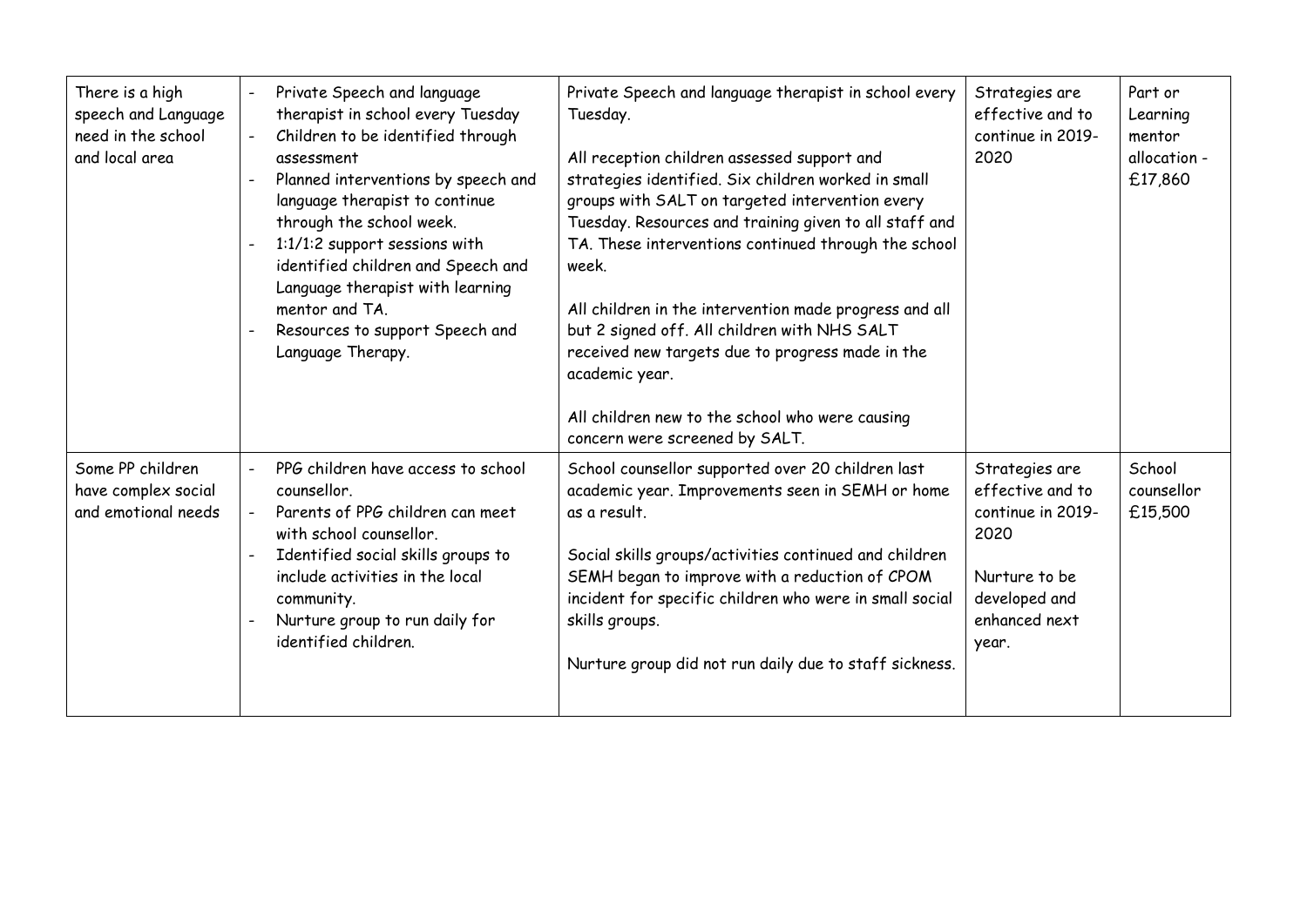| Attendance rates for<br>pupils eligible for PP<br>are lower than No PP            | Teachers to review<br>attendance/punctuality weekly and<br>flag any concerns.<br>Proactively engage with<br>parent/carers.<br>Careful tacking of attendance and<br>regular attendance meetings with<br>parents.                                                                                                                                                                                             | Attendance reviewed termly. Parents invited in for<br>meeting with regards to persistent absenteeism or<br>low attendance. Proactively trying to engage and<br>support parents with referrals to Allsorts children<br>centre to support parents further with this.                                                                                   | Continue to<br>monitor<br>attendance and<br>actively<br>support/engage<br>parents. | Attendance<br>support<br>£1000                                            |
|-----------------------------------------------------------------------------------|-------------------------------------------------------------------------------------------------------------------------------------------------------------------------------------------------------------------------------------------------------------------------------------------------------------------------------------------------------------------------------------------------------------|------------------------------------------------------------------------------------------------------------------------------------------------------------------------------------------------------------------------------------------------------------------------------------------------------------------------------------------------------|------------------------------------------------------------------------------------|---------------------------------------------------------------------------|
| Vulnerable families<br>with low income and<br>re-<br>housing/temporary<br>housing | Learning mentor to support<br>intervention groups, family and home<br>situations<br>learning mentor to meet with parents<br>to ensure that the school can support<br>the wellbeing of the school<br>community<br>Home visits for all new pupils at the<br>school<br>Regular meeting with parents to<br>support and direct them to outside<br>agencies for support. Including<br>Allsorts Children's Centre. | Learning mentor support families and home situations<br>actively engaging in supporting parents.<br>Home visit for all reception parents completed.<br>Regular meeting including referrals and<br>communication with Allsorts Children's centre.<br>Parents also referred to support agencies such as<br>Space DSPL4 family support worker and HABS. | Strategies are<br>effective and to<br>continue in 2019-<br>2020                    | Additional<br>services<br>£2000<br>Parent<br>support<br>worker -<br>£3100 |